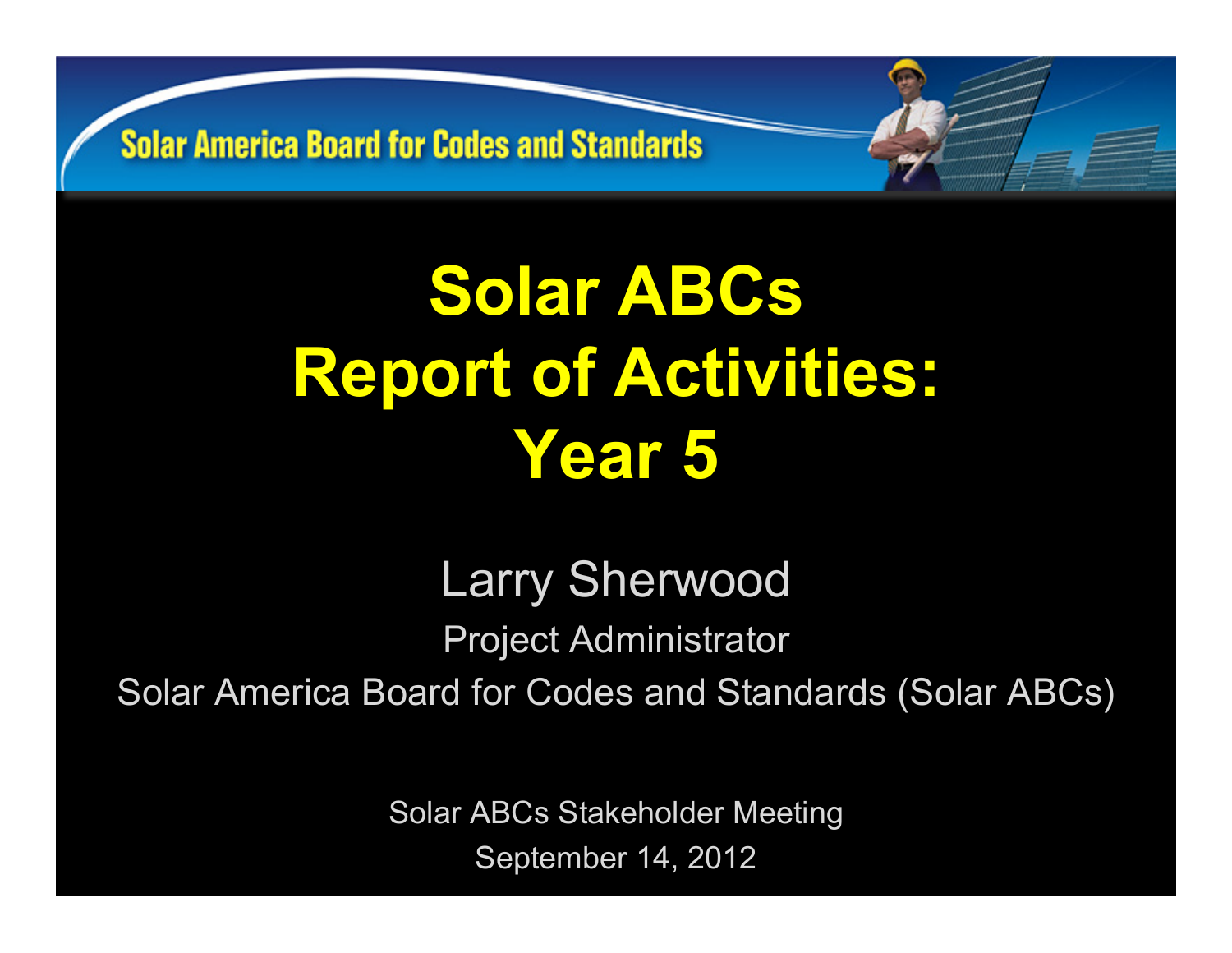### Participation in Standard and Code **Development**

- 2014 National Electrical Code<sup>®</sup>
- 2015 International Building Code
- Underwriters Laboratory (UL) Standards especially UL 1703
- International Electrotechnical Commission (IEC) Standards – Secretariat and U.S. TAG

Solar America Board for Codes and Standards

• National Standards (IEEE, ASTM)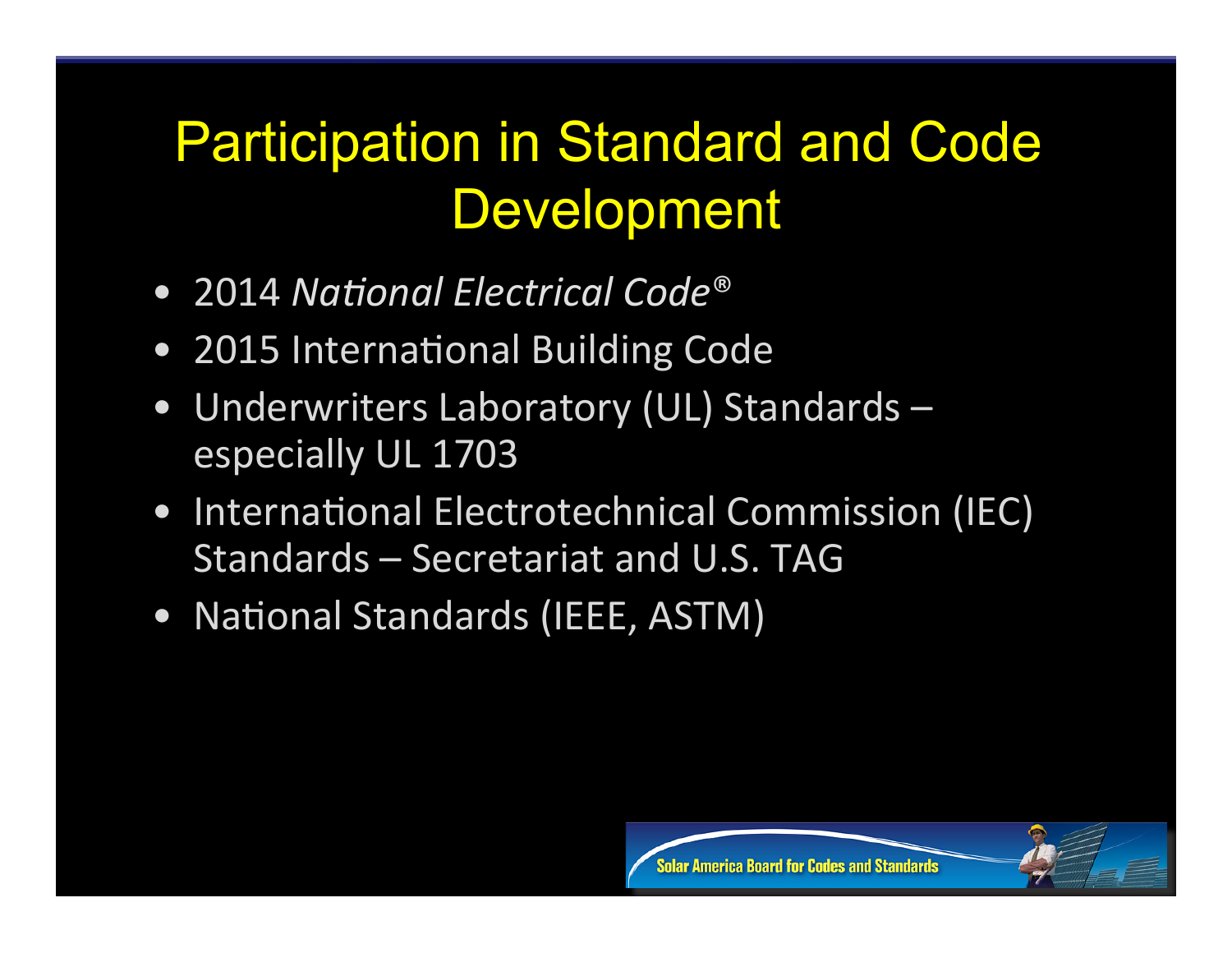### Stakeholder Meetings and Educational Webinars

- PV Fire Classification Test Procedure
- Ground-Fault Protection Blindspot
- 2015 National Electrical Code<sup>®</sup>
- Grounding Photovoltaic Modules
- System Energy Rating



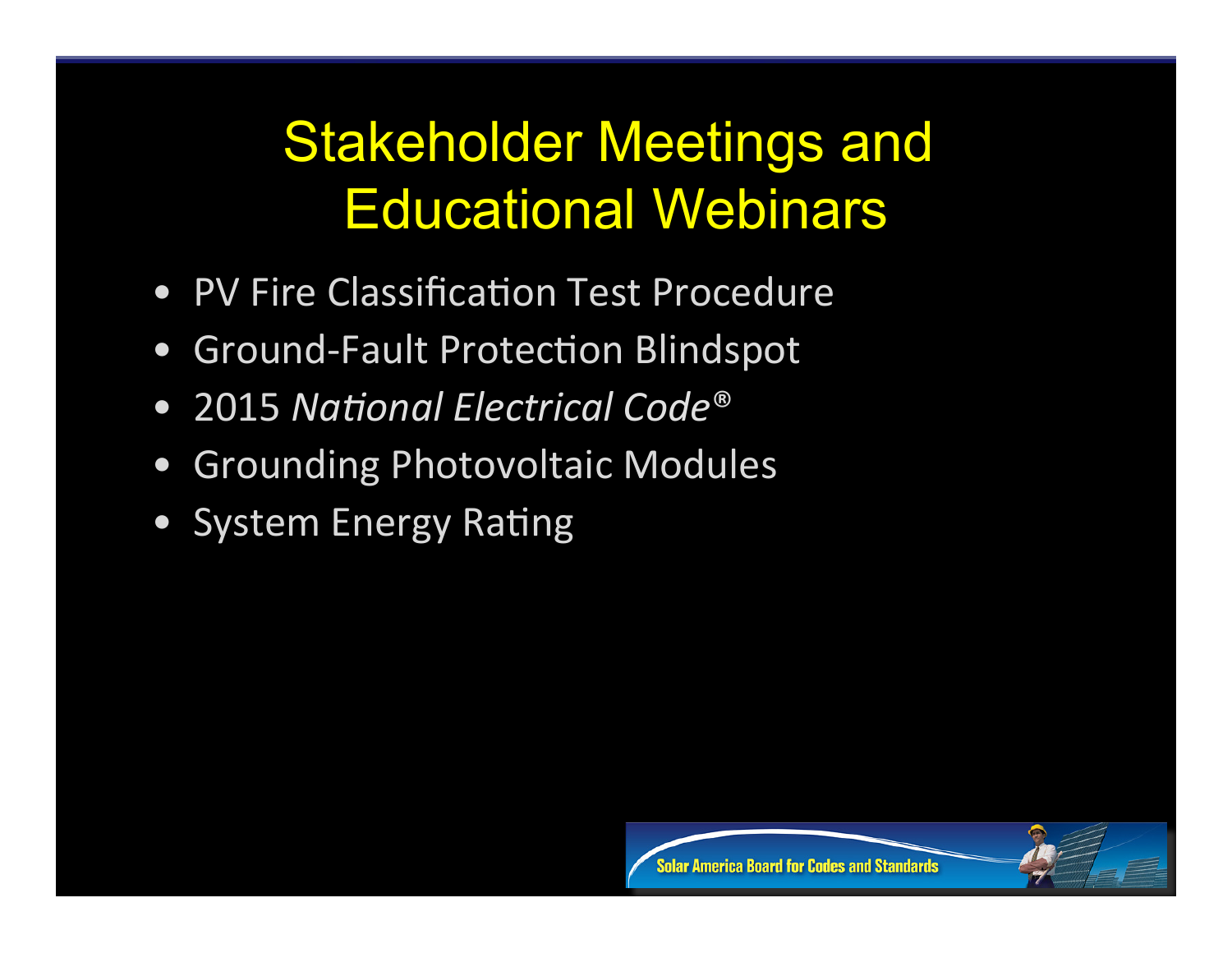#### Research

- PV Fire Classification Test Procedure
- Ground-Fault Protection Blindspot



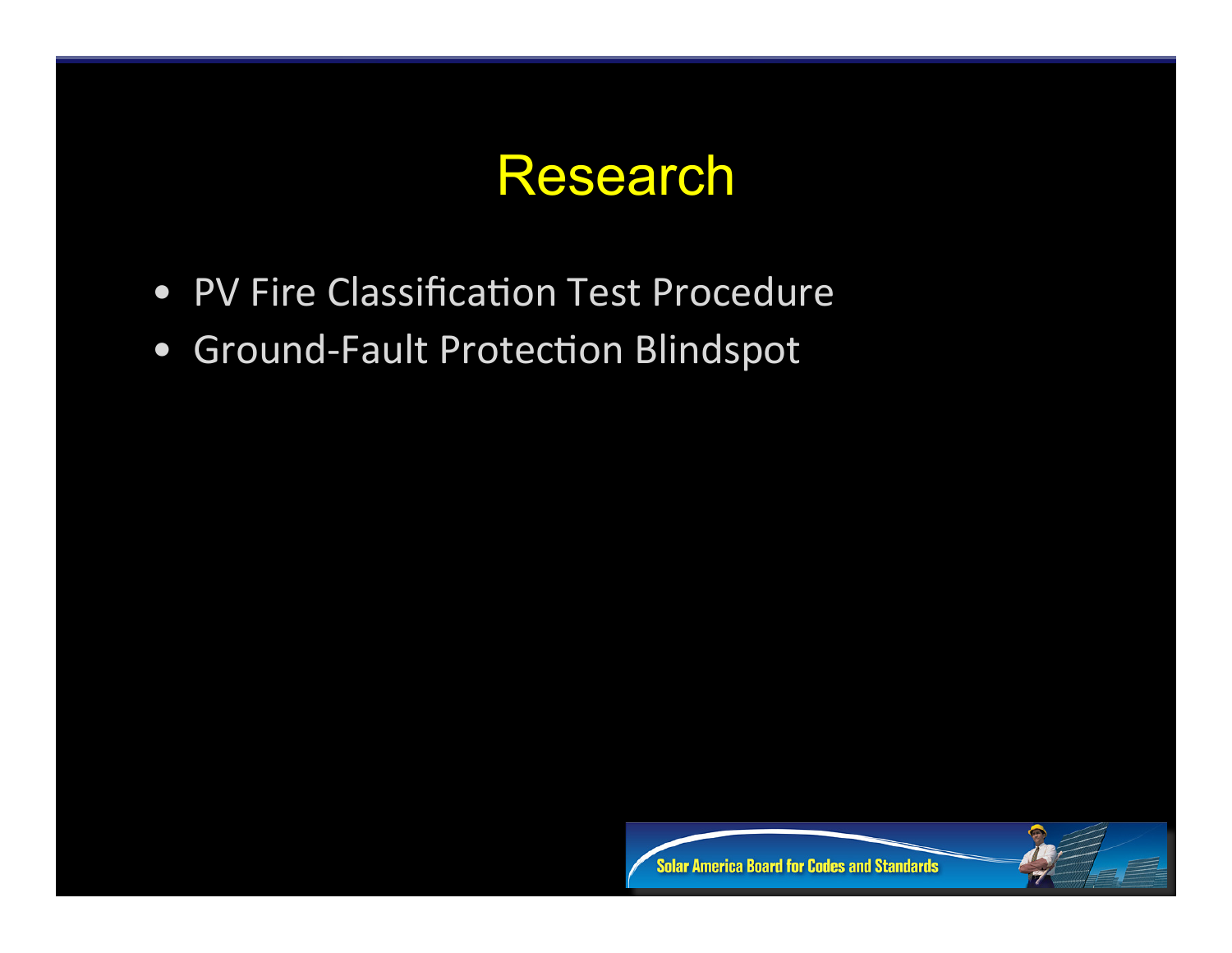### Study Reports Completed in Year Five

- Grounding Photovoltaic Modules
- Ground-Fault Protection Blind Spot A Proposed Standard for Nameplate, Datasheet, and Sampling Requirements of Photovoltaic Modules
- A Generalized Approach to Assessing the Rate Impacts of Net Energy Metering
- Revision 2 of Expedited Permit Process for Small PV Systems



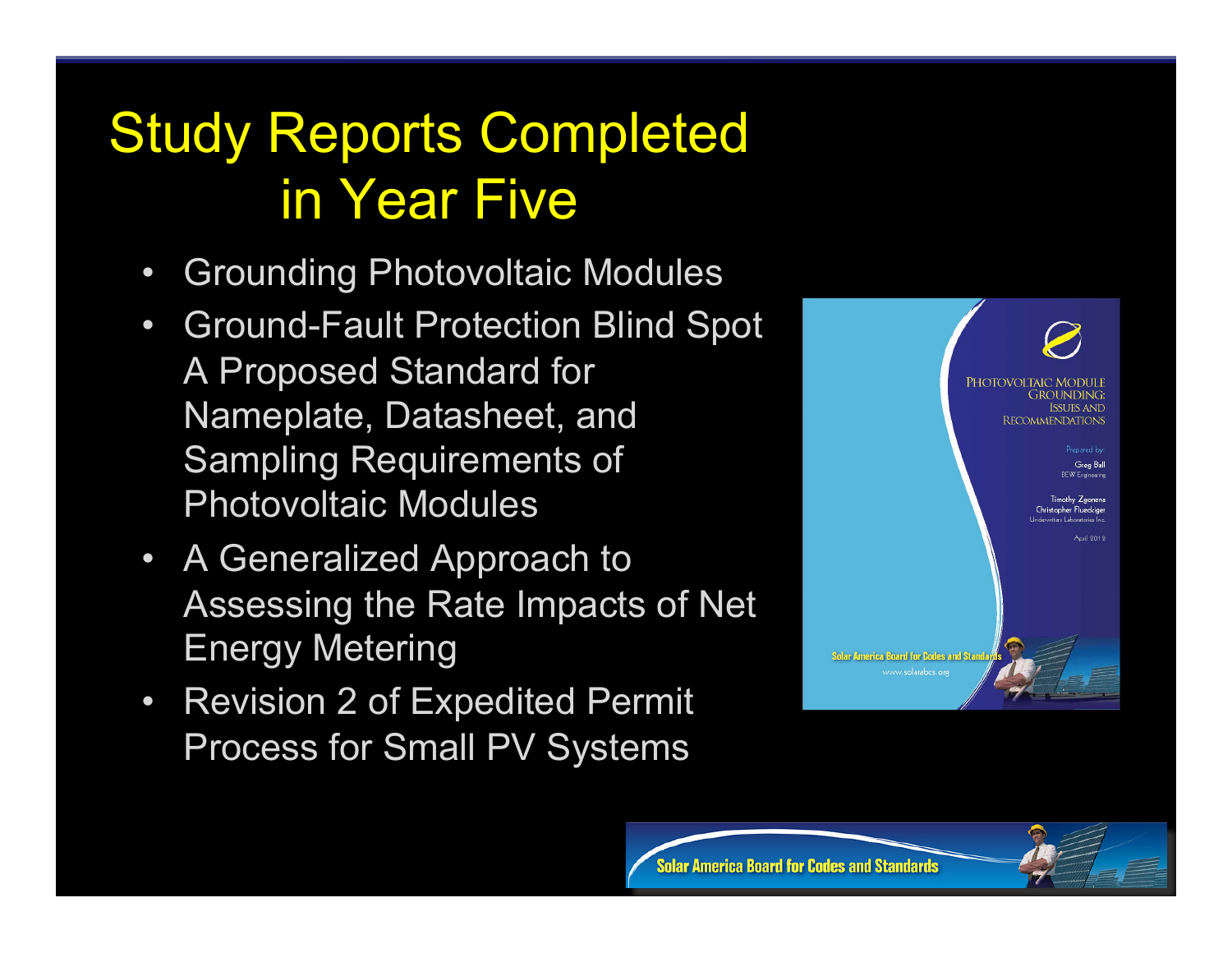### **Study Reports Currently in Development**

- **Ground-Fault Protection Recommendations**
- Accelerated Aging Literature Review
- **Protocol for Accelerated Aging Testing**
- System Grounding Issues
- PV Fire Classification Test
- Maintenance and Inspection Guidebook
- **Temporary Over Voltage on Distribution System**
- Validation of IEC 61853-2 (angle of incidence)
- Corrosion Addendum to Grounding Report



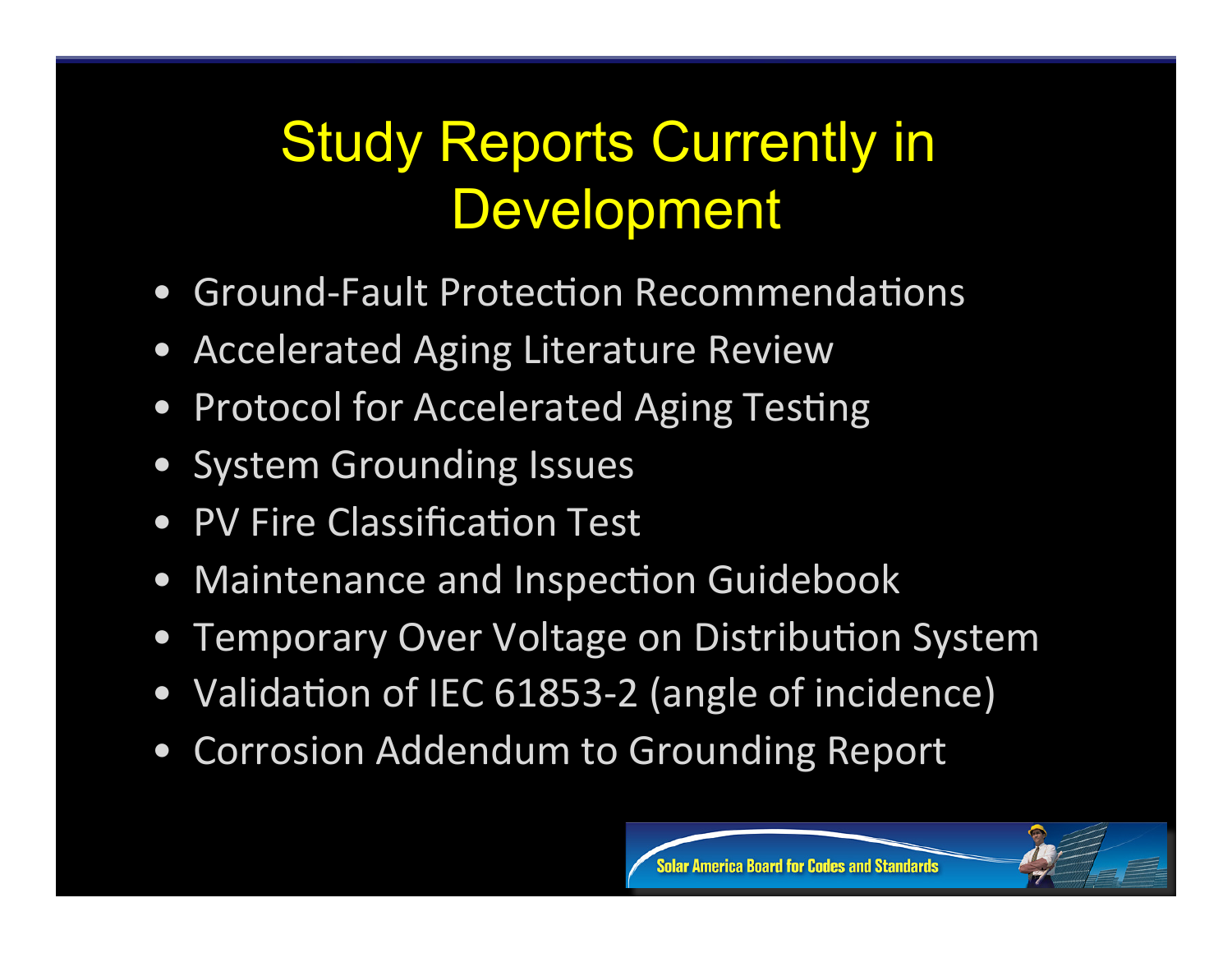#### Opportunities for Involvement

- Participate in Stakeholder Webinars and Meetings
- Subscribe to the Quarterly Newsletter
- Submit Comments on Draft Reports and Other **Documents**
- Participate with Code and Standard Development Organizations